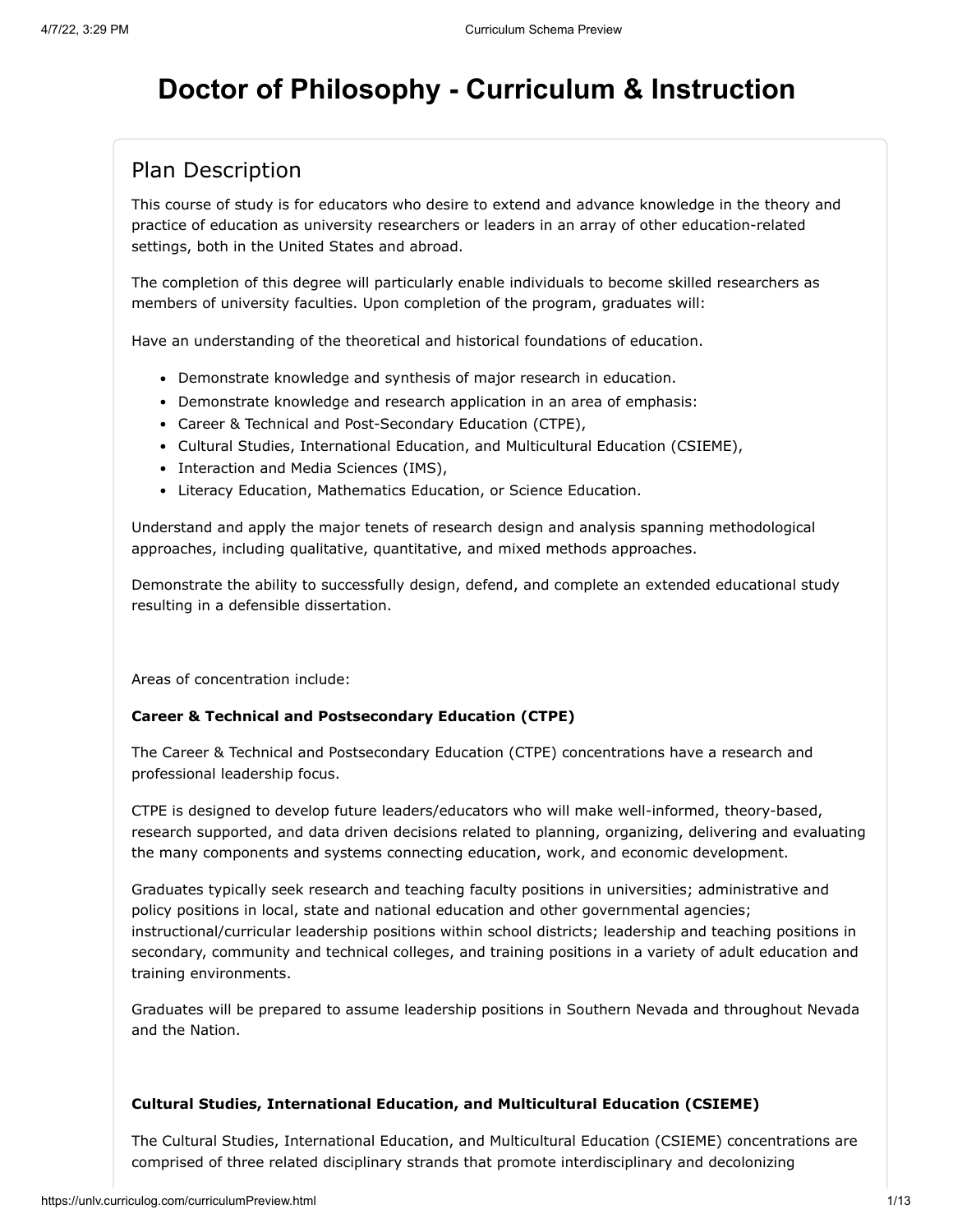approaches to research and teaching.

Multicultural Education is the core strand. Multicultural Education engages critical pedagogy as the basis for social change through promotion of the democratic principles of social justice.

Through enactment of critical pedagogy focused on knowledge, reflection, and action (praxis), Multicultural Education accepts and affirms—through radical transformation of interpersonal interactions, curricula, and instructional strategies—the pluralism that students, their families and communities, and educators represent.

Through the core Multicultural Education strand, CSIEME students critically re/consider the Eurocentric canon in re/claiming educational processes that challenge and reject white supremacy, predatory capitalism, racism, sexism, and other forms of discrimination in PK-12 and higher education and society.

Through the International Education strand CSIEME students engage critical views of comparative, international, global, inter-nation, and related diaspora educational constructs, in particular challenging the global north-south binary that perpetuates the belief that Westernization and Western approaches to education/educational systems are superior and, thus, should continue to drive education around the world.

Through the Cultural Studies strand, CSIEME students critically examine factors fostering the emergence and proliferation of critical consciousness about social structures and systems that oppress, marginalize, minoritize, and/or discriminate, as well as of critical action leading to emancipation, solidarity, liberation, and freedom from these structures and systems.

#### **Interaction and Media Sciences (IMS)**

The Interaction and Media Sciences concentrations enable students to become university faculty, researchers, instructional designers, and leaders in the growing field of educational technology.

The focus of IMS is on content, pedagogy, technology, and a wide range of associated issues.

Students develop expertise in critical analysis, deconstruction, and research on educational technology.

IMS concentrations prepare students for a variety of professional careers related to teaching and learning in both academic and non-academic settings, such as K-12 schools, community colleges, universities, state and federal agencies, and private organizations.

#### **Literacy Education**

The Literacy Education concentrations explores relationships among language, literacy, culture and social justice.

Students develop expertise in critical analysis and methodological approaches for conducting research on literacy and language teaching and learning (e.g., curriculum design; assessment; policy; literacy equity; writing; multi-modalities).

The concentrations focus on a variety literacy and language approaches including but not limited to critical literacy, digital and multimedia literacy, global and glocal literacy, biliteracy, and new literacies in addition to bi-, multi-, and trans-lingualism.

Students have opportunities for clinical and field-based work in conjunction with our teacher education program, the Gayle A. Zeiter Literacy Development Center, the Southern Nevada Writing Project, the UNLV Teaching in Chile Conference, and other community organizations.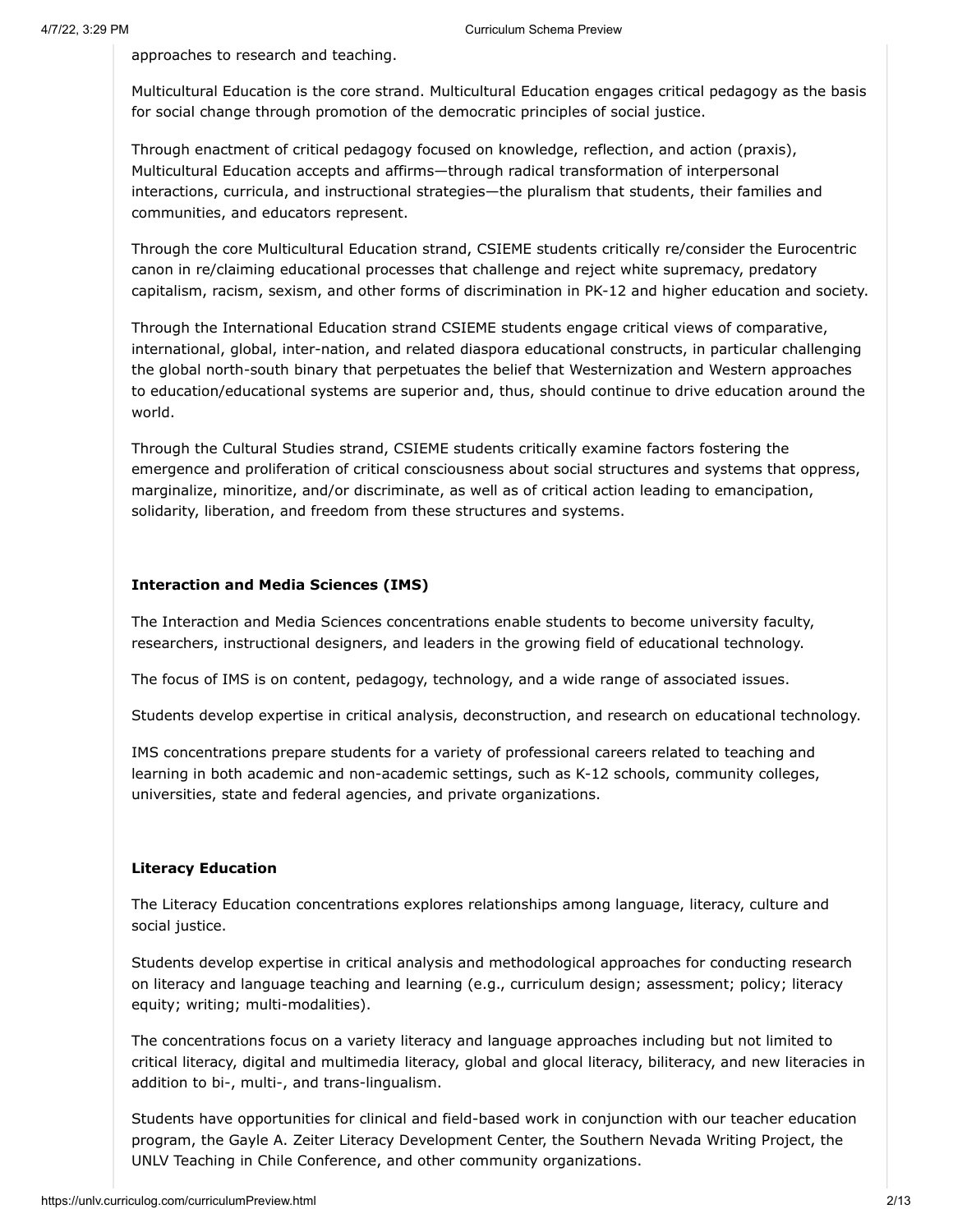Through an emphasis on the integration of theory, research and practice, students will demonstrate a well-grounded understanding of the literacy content, pedagogy, technology, and issues associated with teaching and learning in literacy education.

#### **Mathematics Education**

The Mathematics Education concentrations prepare individuals for research and teacher education careers in higher education and for leadership positions in educational settings.

The concentrations are designed to develop expertise in conceptualizing, conducting and reporting research in mathematics education and to improve student knowledge about the field of mathematics education.

Students choosing this area of study will find themselves challenged with the latest ideas and theories in the field.

The program is consistent with other top graduate programs and is aligned with UNLV's goals to advance the research functions of UNLV while maintaining high quality teaching.

#### **Science Education**

Science Education engages students in developing expertise in teaching and learning in relation to scientific phenomena.

Further, science education supports students in conducting research within educational science contexts (formal and informal).

This includes, but is not limited to: curriculum design, assessment, scientific literacy, policy, standards (national/local), media, popular culture, science communication, and issues related to race, gender, and class, consistent with offerings at other top graduate schools of education.

For more information about your program, including your graduate program handbook and learning outcomes, please visit the [Degree Directory](https://www.unlv.edu/degree/phd-curriculum-instruction) as well as the [Teaching & Learning doctoral website.](http://tldoc.sites.unlv.edu/)

#### Plan Admission Requirements

#### [Application deadlines](https://www.unlv.edu/graduatecollege/application-deadlines)

These programs allow for rolling admissions in all three semesters.

Applications available on the [UNLV Graduate College website.](https://www.unlv.edu/graduatecollege/futurestudents)

Applicants must choose one of the available concentrations when applying to the program:

- Career & Technical and Postsecondary Education
- Cultural Studies, International Education, and Multicultural Education
- Interaction and Media Sciences
- Literacy Education
- Mathematics Education
- Science Education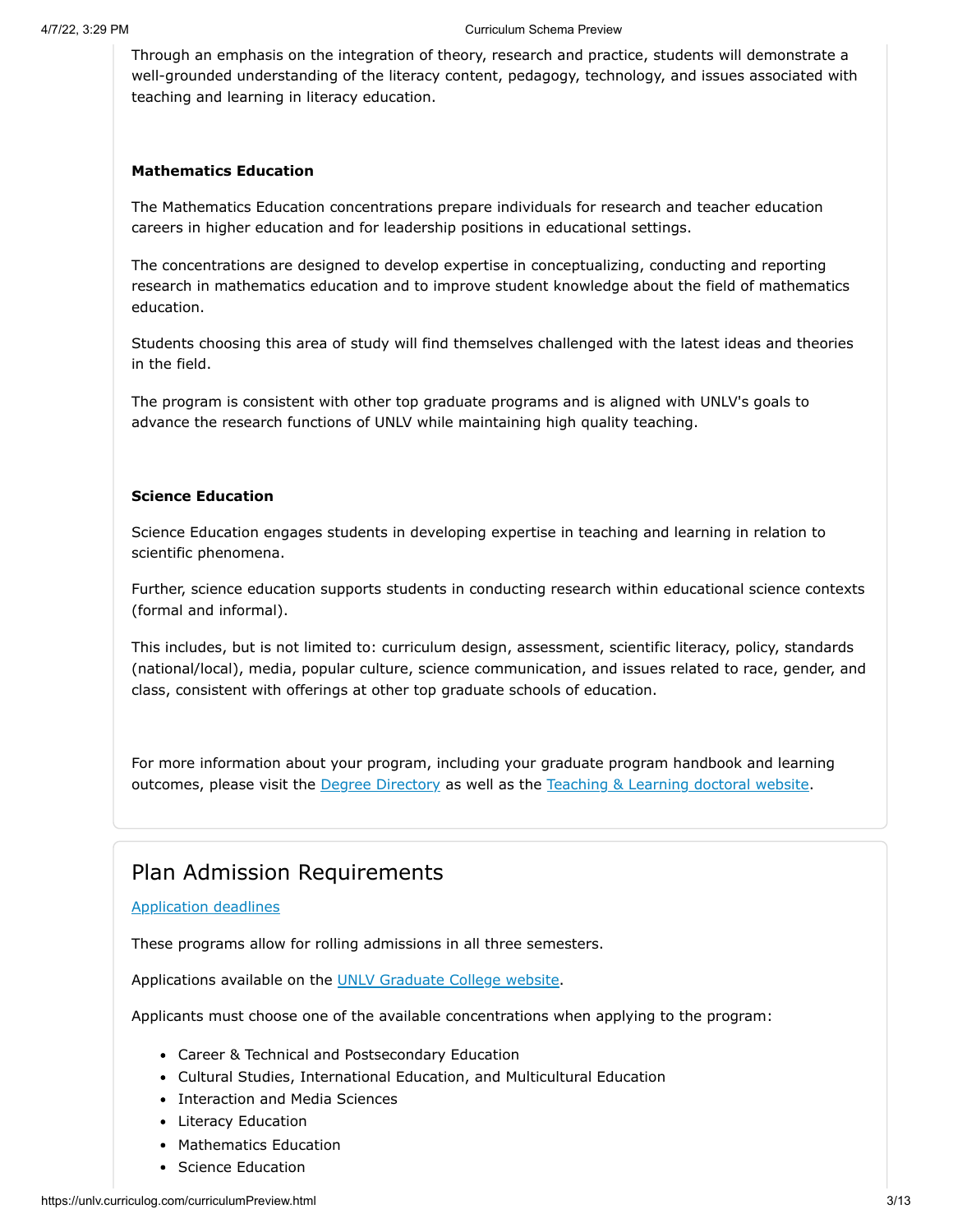The choice of concentration is made during the application process within the UNLV Grad Rebel Gateway.

Specific admission criteria for the PhD - Curriculum and Instruction include:

- 1. All domestic and international applicants, including students currently matriculated in graduate programs at UNLV outside of the Department of Teaching and Learning, must meet the minimum Graduate College Admission and Registration Requirements, as well as the specific policies outlined below.
- 2. For post-bachelor's applicants, a regionally accredited bachelor degree from a program in an area closely related to the chosen field of specialization is required.
- 3. For post-master's applicants, prior to the admission start date, a master degree from a regionally accredited program in an area closely related to the chosen field of specialization is required.
- 4. Submit a complete Graduate College online application, by the stated application date, including the following:
- 5. Three letters of recommendation from professionals who can specifically address the applicant's potential for success in the doctoral program. One letter, minimally, must be from a university faculty member addressing past academic success and future potential in a doctoral program. These letters of recommendation will be requested by and must be submitted through the Graduate College online application system.
- 6. Submit one set of transcripts from all previously attended colleges and universities as requested in the Graduate College online application.
- 7. Unofficial transcripts should be uploaded via the online application for any degrees or coursework in progress at the time of application. Unofficial transcripts will NOT substitute for the official documents required prior to enrollment, with the exception of coursework taken at UNLV.
- 8. Submit official Graduate Record Examination (GRE) scores for the General Exam, which must be received prior to the application deadline. Answering any questions required in the application portal.
- 9. After initial screening, applicants moving forward in the process will be invited to an interview.
- 10. Interviews are conducted by members of the Department of Teaching and Learning graduate faculty. Interviews are not guaranteed simply by means of applying to the program. The Doctoral Studies Office and program faculty members will work to plan interviews with selected applicants.
- 11. Students with less than a 145 Verbal, or a 145 Quantitative, or a 3.5 Analytical Writing, or any combination thereof on the GRE can only be admitted on a conditional basis; if admitted a student must earn a 3.30 (B+) GPA in the Departmental Core (CIG 761 & 790) and two Required Research Courses (EPY 718 & 721) in order remove the conditional status.
- 12. Students enrolled or matriculated in a graduate program at UNLV outside of the Department of Teaching and Learning currently are not guaranteed to have program coursework from the previous program accepted for transfer or substitution to the Department of Teaching and Learning degree.
- 13. The aforementioned requirements are the minimum requirements; meeting the minimum requirements does not guarantee admission.
- 14. Recommendations to the Graduate College for admission are based 1) on applicants meeting the minimum requirements along with 2) a comprehensive review of the application materials by program and/or subplan area faculty.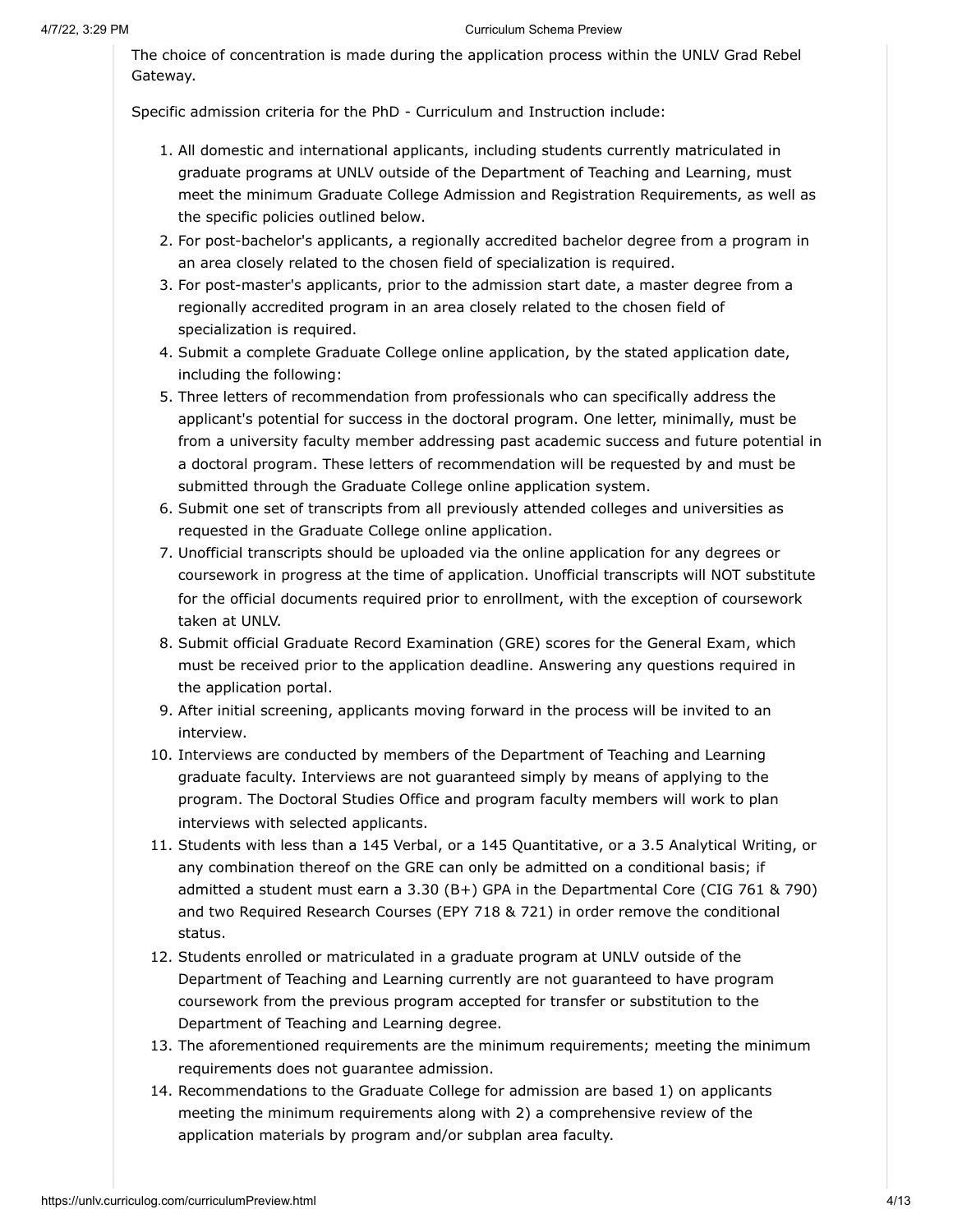#### **Applicants for the CSIEME/J.D. concentration subplan can be admitted via one of the following three pathways:**

- 1. Have already completed a J.D. from an ABA-accredited law school (including the the William S. Boyd School of Law).
- 2. Be already-admitted to law school (including the the William S. Boyd School of Law).
- 3. Be concurrently applying to law school (including the the William S. Boyd School of Law).

Note: Students who are already admitted to, or who are concurrently applying to, law school must have completed or must complete one year of law school coursework before beginning Ph.D. coursework.

Applicants must submit proof of one of the admission pathways above during the application process.

The GRE is not required for applications to the CSIEME/J.D. concentration subplan.

*Students are accepted into a degree program as described in the Graduate Catalog. The faculty and corresponding subdisciplines and sub-plans within the described programs are subject to change at any time.*

#### Plan Requirements

See Subplan Requirements below.

[Subplan 1 Requirements: Post-Bachelor's](#page-4-0)

[Subplan 2 Requirements: Post-Master's](#page-7-0)

Subplan 3 Requirements: CSIEME/J.D. Concentration

## Subplan 1 Requirements: Post-Bachelor's

<span id="page-4-0"></span>Total Credits Required: 81

## Course Requirements

## Foundational Courses - Credits: 9

Complete 9 credits that must include the following courses and 3 additional credits of advisor-approved coursework. CIG 761 and CIG 790 are not eligible for substitution.

CIG 761 Theoretical Foundations of Education 3 CIG 790 Doctoral Research Seminar 3

## Research Core - Credits: 12

Complete a total of 12 credits by completing all the following courses (9 credits), and 3 credits of advisor-approved coursework. EPY 702, EPY 718, and EPY 721 are not eligible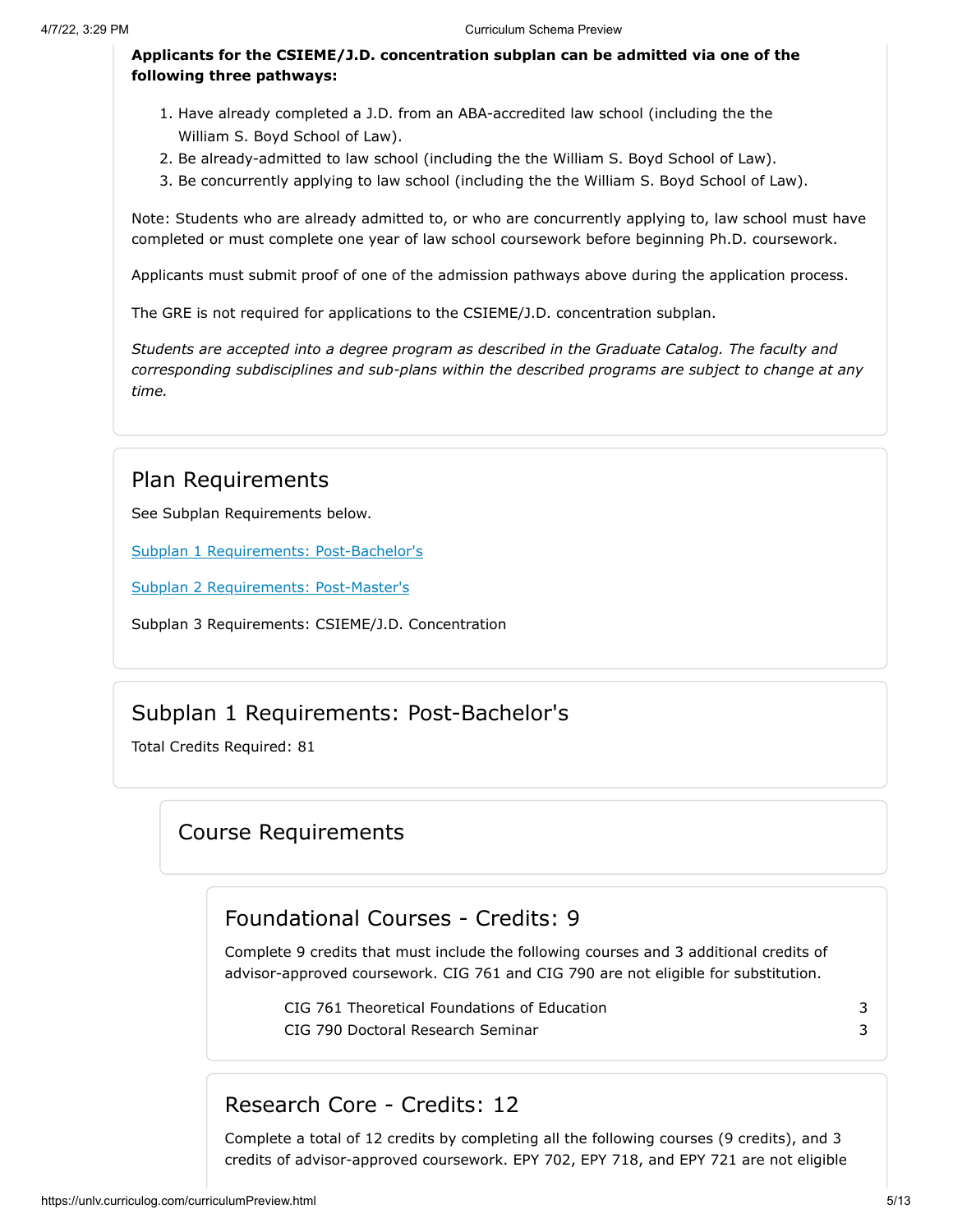for substitution.

| EPY 702 Research Methods                                           |   |
|--------------------------------------------------------------------|---|
| EPY 718 Qualitative Research Methodologies                         | 3 |
| EPY 721 Descriptive and Inferential Statistics: An<br>Introduction | 3 |

## Specialization Courses - Credits: 9

Complete 9 credits of advisor-approved courses. These courses should center on developing a foundation to support students' emerging interest area.

## Culminating Experience - Credits: 3

During CIG 697 the Doctoral Qualifying Examination must be completed.

CIG 697 Curriculum and Instruction Culminating Experience

 $1 - 3$ 

## Master of Science - Curriculum & Instruction - Requirements Completion

Upon completion of all requirements above, students are qualified to be awarded the Master of Science - Curriculum & Instruction.

## Research Courses – Credits: 12

Complete 12 credits of advisor-approved research courses.

## Concentration Courses - Credits: 24

Complete 24 credits of the chosen concentration by following the instructions within the concentration section below. Note: Concentrations are chosen during admission to the program.

# Career & Technical and Postsecondary Education (CTPE)

Complete 15 credits from among the following courses, and an additional 9 credits of advisor-approved courses in CTPE.

| EDW 719 Leadership in Workforce Education<br>and Development             |  |
|--------------------------------------------------------------------------|--|
| EDW 745 Theories of Adult Learning                                       |  |
| EDW 746 History and Development of Two<br>Year Postsecondary Institution |  |
| EDW 747 Workforce Education Teaching                                     |  |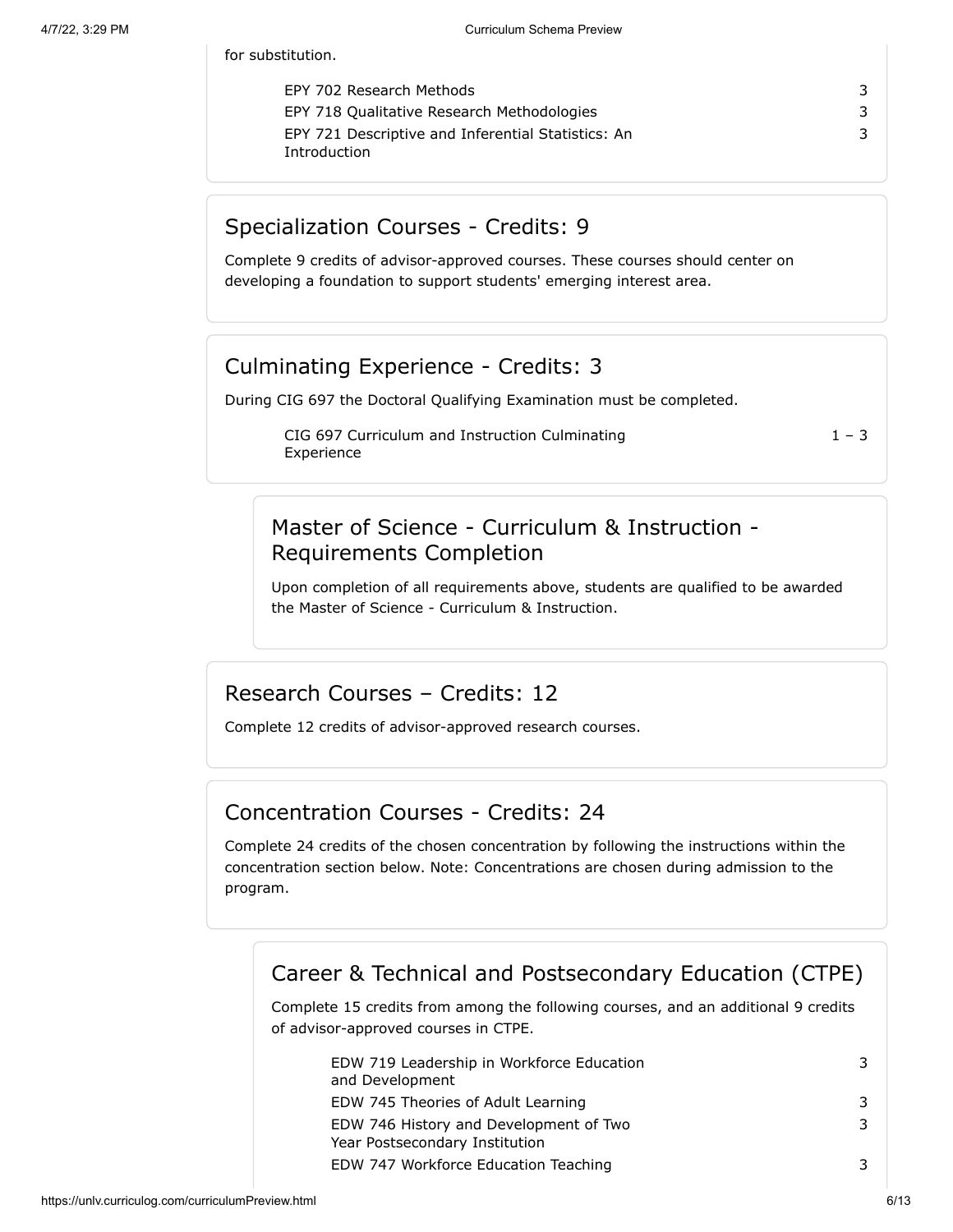| EDW 749R Evaluation of Workforce<br><b>Education Programs</b>                                                                |  |
|------------------------------------------------------------------------------------------------------------------------------|--|
| EDW 763 Readings in Postsecondary<br>Education, Workplace Learning and<br>Performance, and Workforce Education<br>Leadership |  |
| EDW 768 Grantsmanship in Education                                                                                           |  |

## Cultural Studies, International Education, and Multicultural Education (CSIEME)

Complete 24 credits; the 15 credits iterated below (of which 6 credits must be CIG 791) and an additional 9 credits of advisor-approved elective credits.

| <b>CME 710 Cultural Studies in Education</b>                     |         |
|------------------------------------------------------------------|---------|
| CME 720 International and Comparative<br>Studies in Education    |         |
| CME 745 Theory and Research in<br><b>Multicultural Education</b> |         |
| CIG 791 Internship in Curriculum and<br>Instruction              | $1 - 3$ |

## Interaction and Media Sciences (IMS)

Complete 12 credits of the following courses, and an additional 12 credits of advisor-approved courses in IMS.

| CIT 770 Foundations in Technology &                     |    |
|---------------------------------------------------------|----|
| Learning                                                |    |
| CIT 773 Interaction Design                              |    |
| CIT 778 Instructional Design                            |    |
| CIT 780 Educational Technology Research<br>and Practice | 3. |

## Literacy Education

Complete 9 credits of the following courses, and an additional 15 credits of advisorapproved courses in Literacy Education.

| CIG 773 Critical Literacies/Critical<br>Pedagogies                     | 3 |
|------------------------------------------------------------------------|---|
| CIL 772 Cognitive Foundations of Literacy                              | 3 |
| CIL 774 Historical Foundations of Literacy<br>Research and Instruction | 3 |
| CIL 776 Social and Political Issues in<br>Literacy                     |   |

# Mathematics Education

Complete 9 credits of the following courses, and an additional 15 credits of advisorapproved courses in Mathematics Education.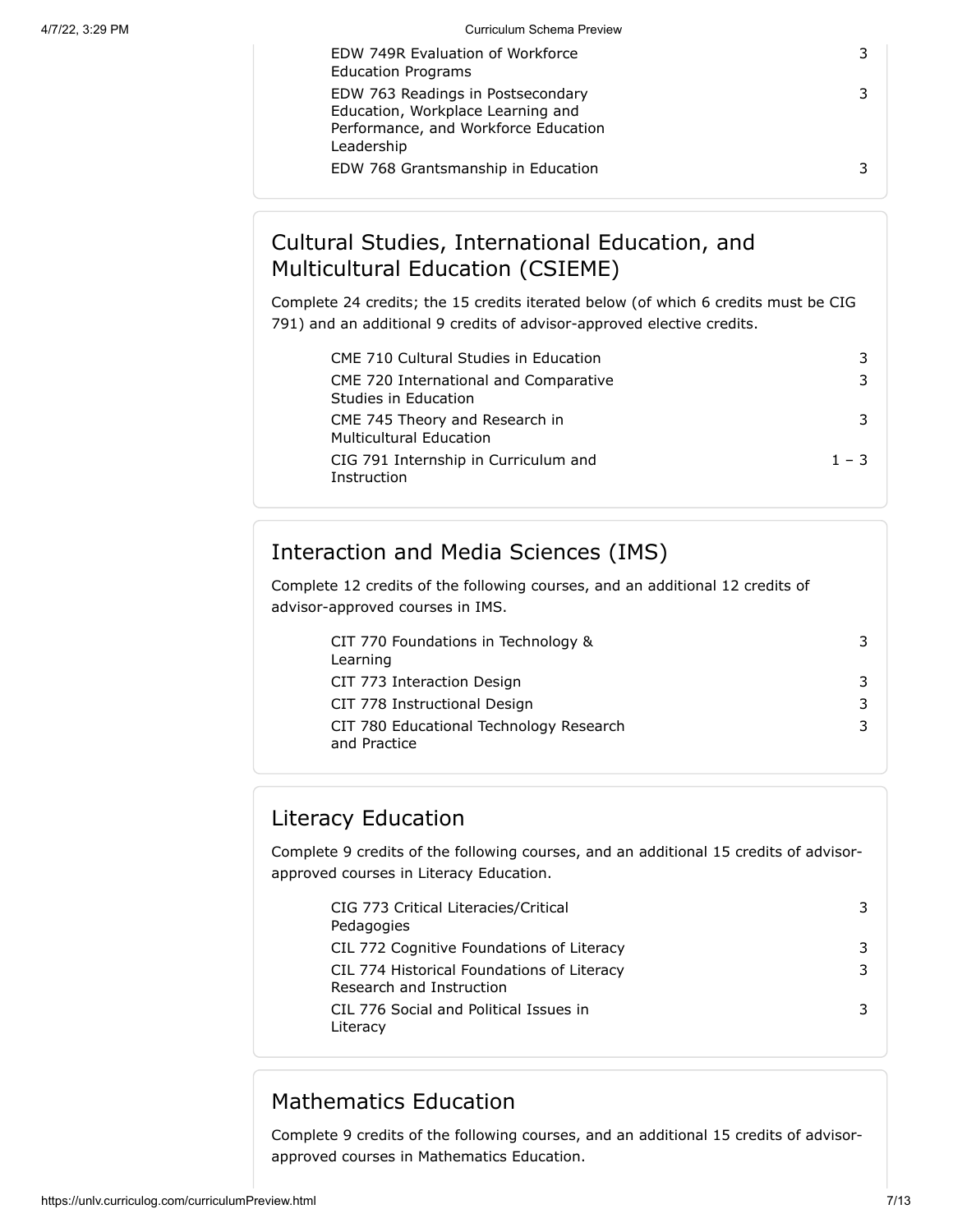| CIG 720 Principles of Mathematics Learning                        | 3. |
|-------------------------------------------------------------------|----|
| CIG 783 Theory and Research in School<br>Mathematics              |    |
| CIG 787 Individual Instruction in<br><b>Mathematics Education</b> |    |

## Science Education

Complete 9 credits of the following courses, and an additional 15 credits of advisorapproved courses in Science Education.

| CIE 630 Topics Elementary School Science                      | $1 - 3$ |
|---------------------------------------------------------------|---------|
| CIS 630 Topics Secondary School Science                       | $1 - 3$ |
| CIG 639 Science Education Seminar                             | 3       |
| CIG 775 Theoretical Frameworks for Science<br>Education       | 3       |
| CIG 776 Philosophical Foundations of<br>Science Education     | 3       |
| CIG 777 Principles of Learning Science                        | 3       |
| CIG 788 Individual Instruction in Science<br><b>Education</b> | 3       |

## Dissertation – Credits: 12

CIG 799 Dissertation 3

## Degree and Graduation Requirements

Please see Degree and Graduation Requirements below.

## Subplan 2 Requirements: Post-Master's

<span id="page-7-0"></span>Total Credits Required: 60

## Course Requirements

## T&L Required Courses – Credits: 6

Complete 6 credits that must include the following courses. CIG 761 and CIG 790 are not eligible for substitution.

| CIG 761 Theoretical Foundations of Education |  |
|----------------------------------------------|--|
| CIG 790 Doctoral Research Seminar            |  |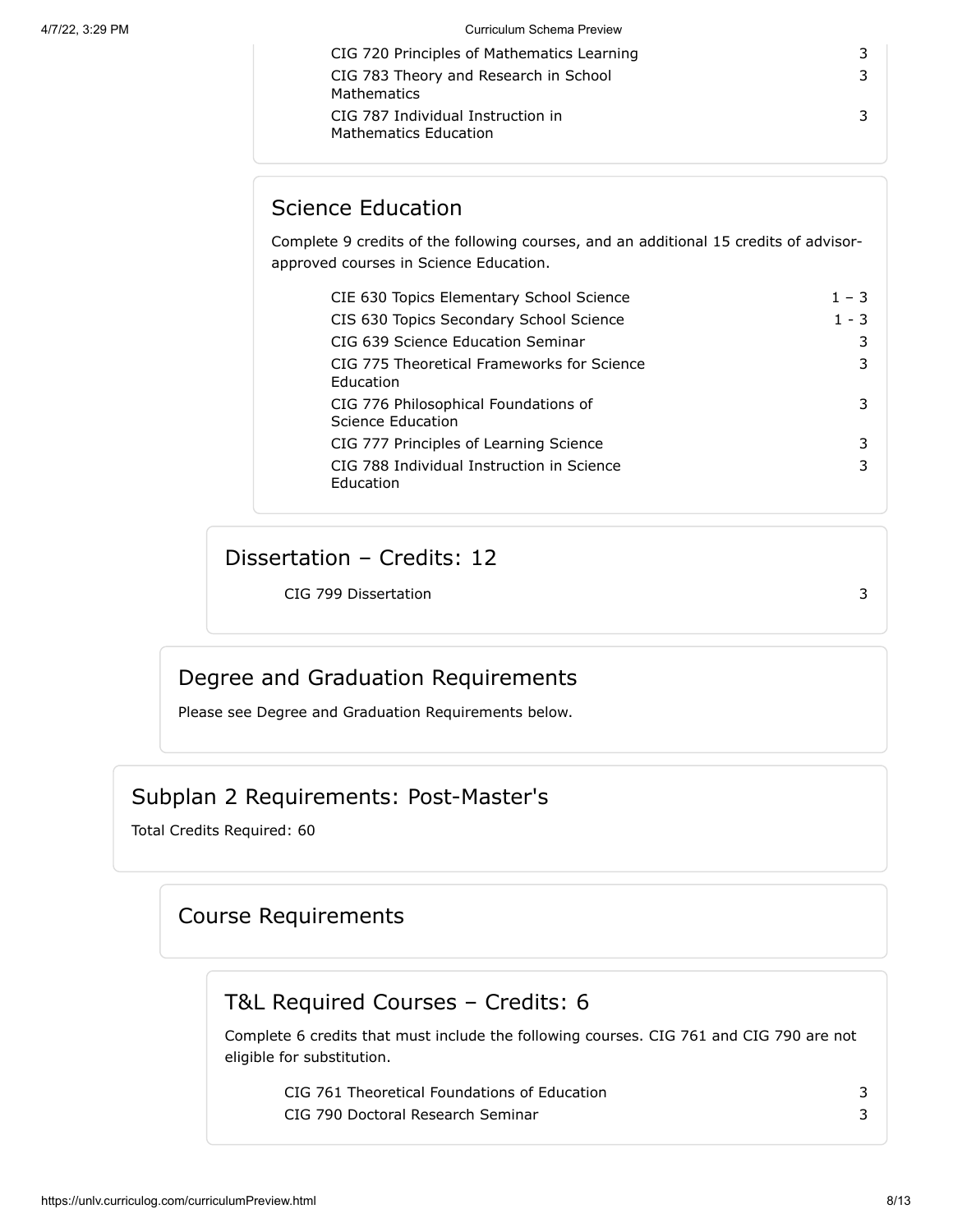## Research Required Courses – Credits: 12

Complete a total of 12 credits by completing all the following courses (6 credits), and 6 credits of advisor-approved coursework. EPY 718, and EPY 721 are not eligible for substitution.

| EPY 718 Qualitative Research Methodologies         |  |
|----------------------------------------------------|--|
| EPY 721 Descriptive and Inferential Statistics: An |  |
| Introduction                                       |  |

# 3

### Concentration Courses - Credits: 30

Complete 30 credits of the chosen concentration by following the instructions within the concentration section below. Note: Concentrations are chosen during admission to the program.

## Career & Technical and Postsecondary Education (CTPE)

Complete 15 credits of the following courses, and an additional 15 credits of advisor-approved courses in CTPE.

| EDW 719 Leadership in Workforce Education<br>and Development                                                                 | 3 |
|------------------------------------------------------------------------------------------------------------------------------|---|
| EDW 745 Theories of Adult Learning                                                                                           | 3 |
| EDW 746 History and Development of Two<br>Year Postsecondary Institution                                                     | 3 |
| EDW 747 Workforce Education Teaching                                                                                         | 3 |
| FDW 749R Evaluation of Workforce<br><b>Education Programs</b>                                                                | 3 |
| EDW 763 Readings in Postsecondary<br>Education, Workplace Learning and<br>Performance, and Workforce Education<br>Leadership | 3 |
| EDW 768 Grantsmanship in Education                                                                                           | 3 |

## Cultural Studies, International Education, and Multicultural Education (CSIEME)

Complete 30 credits; the 15 credits iterated below (of which 6 credits must be CIG 791) and an additional 15 credits of advisor-approved elective credits.

| CME 710 Cultural Studies in Education                            | 3       |
|------------------------------------------------------------------|---------|
| CME 720 International and Comparative<br>Studies in Education    | 3       |
| CME 745 Theory and Research in<br><b>Multicultural Education</b> | 3       |
| CIG 791 Internship in Curriculum and<br>Instruction              | $1 - 3$ |

Interaction and Media Sciences (IMS)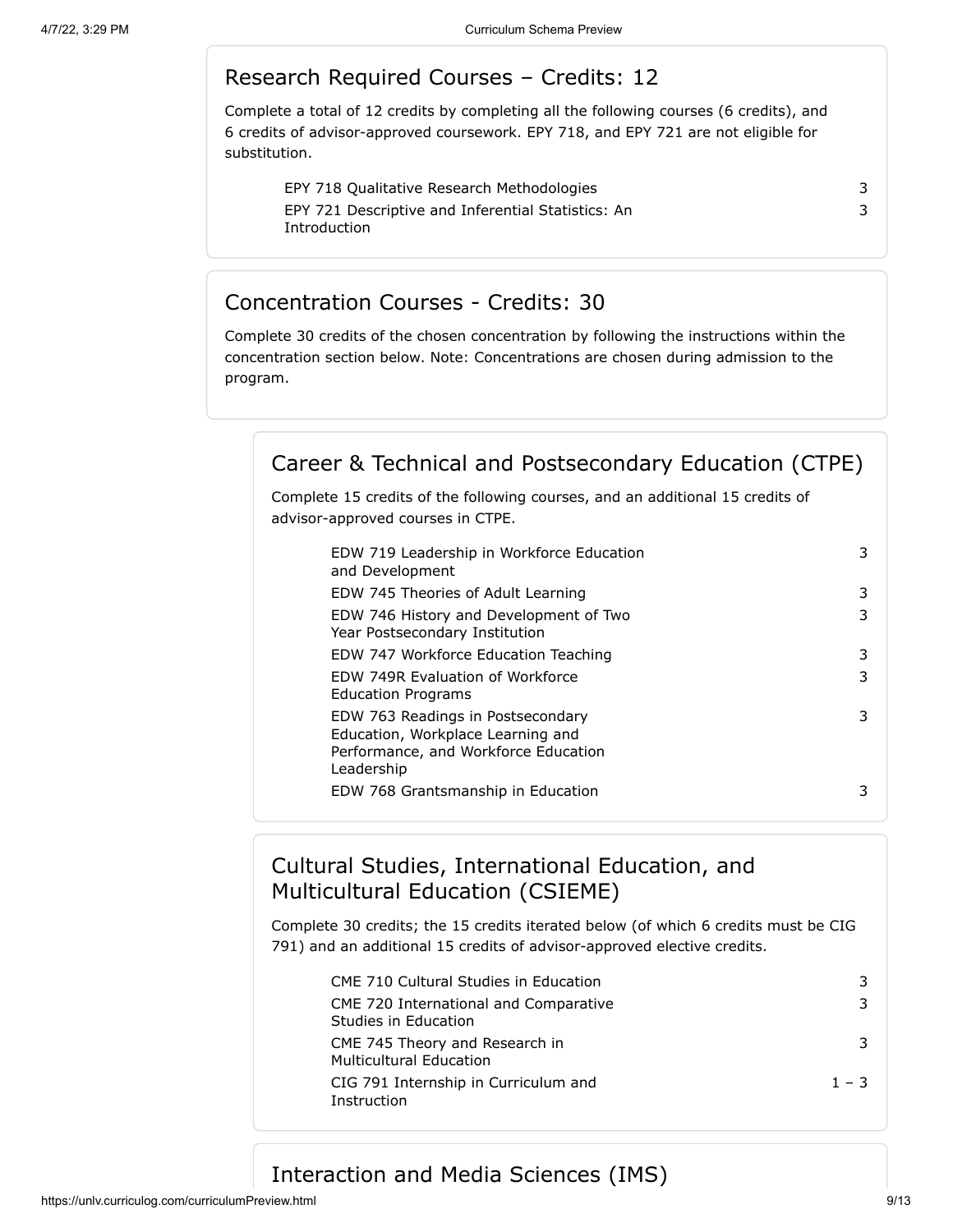Complete 12 credits of the following courses, and an additional 18 credits of advisor-approved courses in IMS.

| CIT 770 Foundations in Technology &<br>Learning         | 3 |
|---------------------------------------------------------|---|
| CIT 773 Interaction Design                              | 3 |
| CIT 778 Instructional Design                            | 3 |
| CIT 780 Educational Technology Research<br>and Practice | 3 |

## Literacy Education

Complete 9 credits of the following courses, and an additional 21 credits of advisorapproved courses in Literacy Education.

| CIG 773 Critical Literacies/Critical                                   |  |
|------------------------------------------------------------------------|--|
| Pedagogies                                                             |  |
| CIL 772 Cognitive Foundations of Literacy                              |  |
| CIL 774 Historical Foundations of Literacy<br>Research and Instruction |  |
| CIL 776 Social and Political Issues in<br>Literacy                     |  |

# Mathematics Education

Complete 15 credits of the following courses, 6 credits of which must be in CIG 791, and an additional 15 credits of advisor-approved courses in Mathematics Education.

| CIG 720 Principles of Mathematics Learning                        |         |
|-------------------------------------------------------------------|---------|
| CIG 783 Theory and Research in School<br>Mathematics              | 3       |
| CIG 787 Individual Instruction in<br><b>Mathematics Education</b> |         |
| CIG 791 Internship in Curriculum and<br>Instruction               | $1 - 3$ |

# Science Education

Complete 15 credits by completing all of the following courses, and an additional 15 credits of advisor-approved courses in Science Education.

| CIE 630 Topics Elementary School Science                  | $1 - 3$ |
|-----------------------------------------------------------|---------|
| CIS 630 Topics Secondary School Science                   | $1 - 3$ |
| CIG 639 Science Education Seminar                         | 3       |
| CIG 775 Theoretical Frameworks for Science<br>Education   | 3       |
| CIG 776 Philosophical Foundations of<br>Science Education | 3       |
| CIG 777 Principles of Learning Science                    | 3       |
| CIG 788 Individual Instruction in Science<br>Education    | 3       |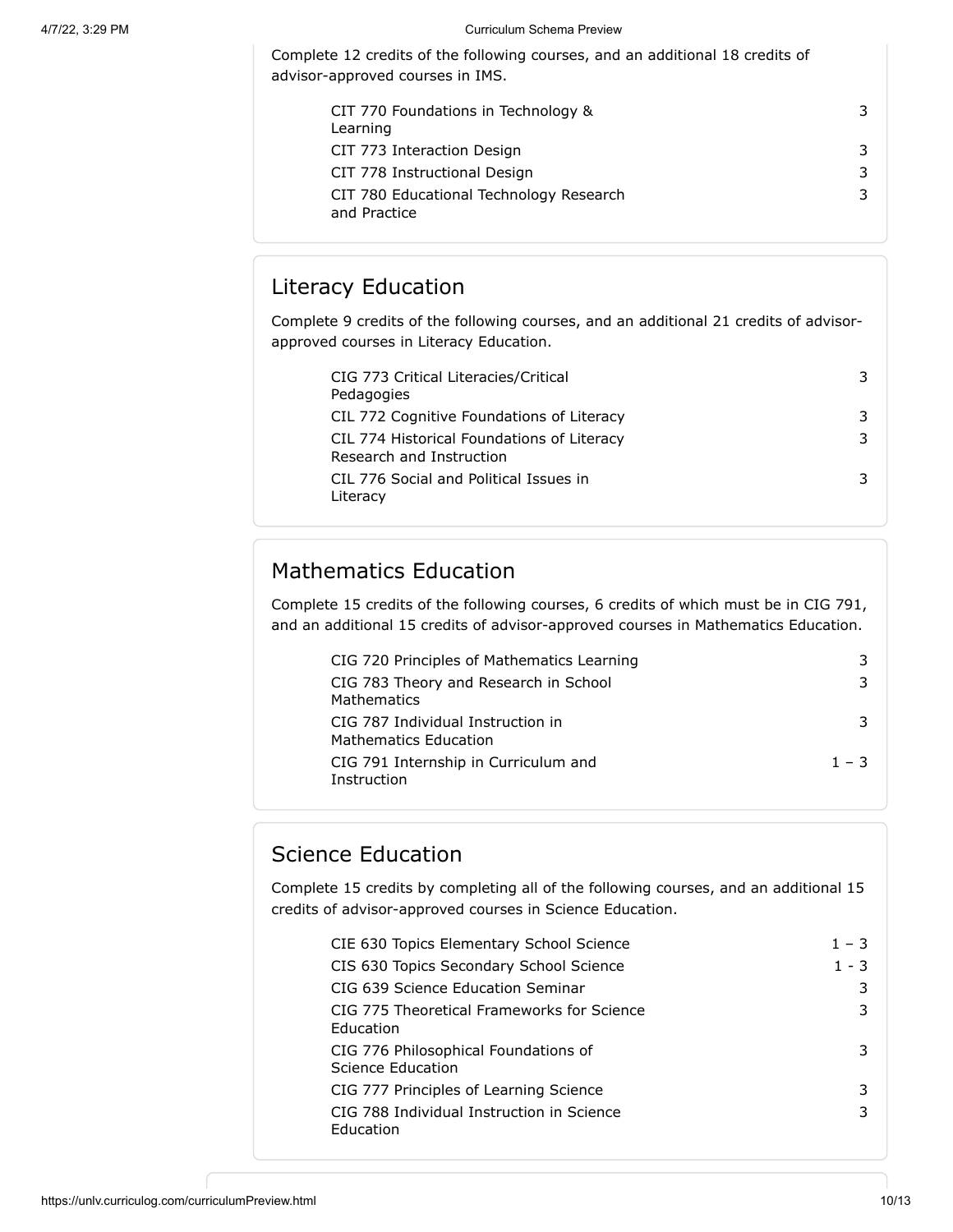Dissertation – Credits: 12

CIG 799 Dissertation 3

## Degree and Graduation Requirements

Please see Degree and Graduation Requirements below.

## Subplan 3 Requirements: CSIEME/J.D.

Total Credits Required: 54

## Course Requirements

### T&L Required Courses – Credits: 6

Complete 6 credits that must include the following courses. CIG 761 and CIG 790 are not eligible for substitution.

CIG 761 Theoretical Foundations of Education 3 CIG 790 Doctoral Research Seminar 3

## Research Required Courses – Credits: 12

Complete a total of 12 credits by completing all the following courses (6 credits), and 6 credits of advisor-approved coursework. EPY 718 and EPY 721 are not eligible for substitution.

| EPY 718 Qualitative Research Methodologies         |  |
|----------------------------------------------------|--|
| EPY 721 Descriptive and Inferential Statistics: An |  |
| Introduction                                       |  |

## CSIEME Concentration Courses - Credits: 24

Complete 24 credits in the CSIEME concentration by following the instructions within the CSIEME concentration section below.

## Cultural Studies, International Education, and Multicultural Education (CSIEME)

Complete 24 credits; the 15 credits iterated below (of which 6 credits must be CIG 791) and an additional 9 credits of advisor-approved elective credits.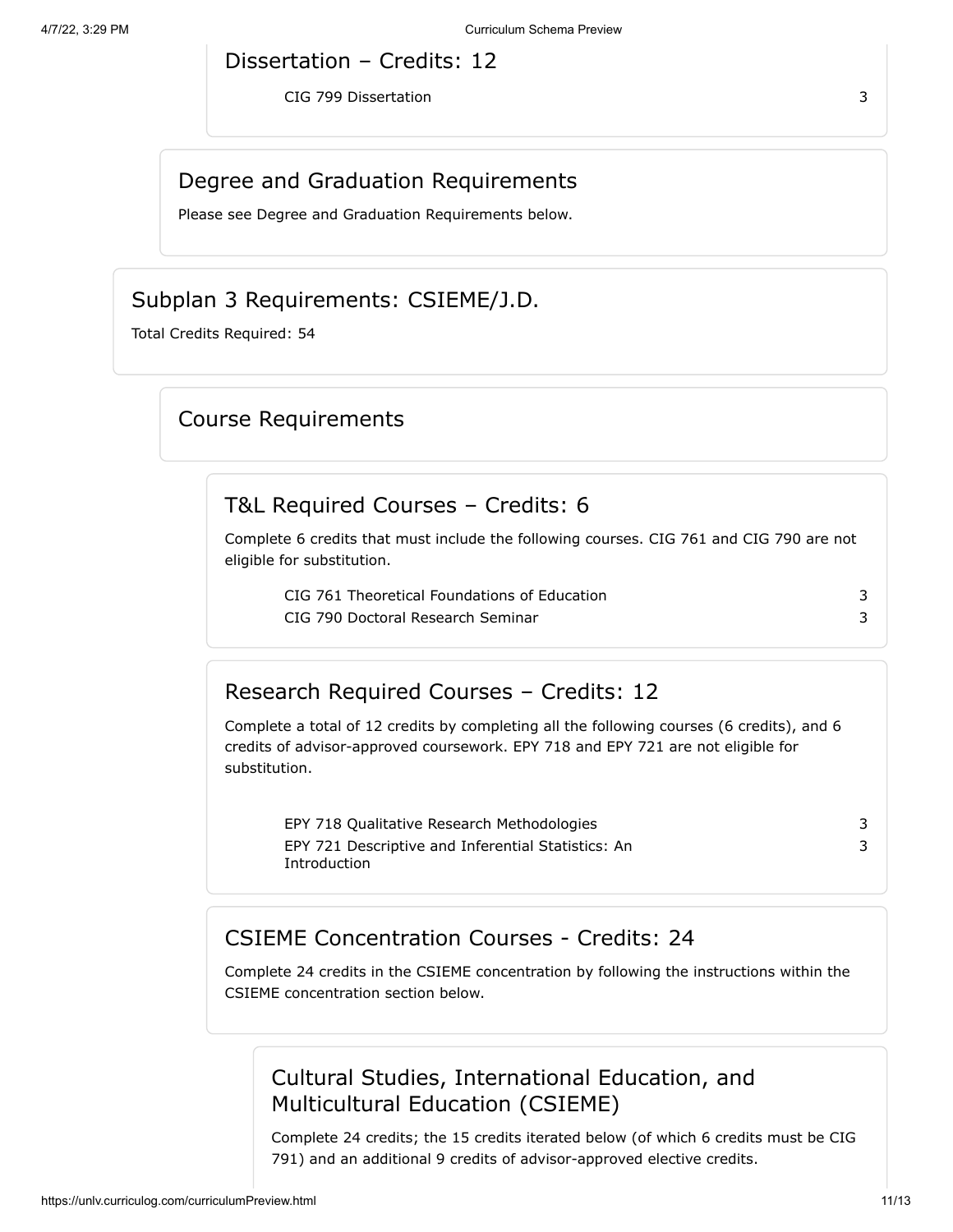| CIG 791 Internship in Curriculum and<br>Instruction              | $1 - 3$ |
|------------------------------------------------------------------|---------|
| CME 710 Cultural Studies in Education                            |         |
| CME 720 International and Comparative<br>Studies in Education    |         |
| CME 745 Theory and Research in<br><b>Multicultural Education</b> |         |

### Dissertation – Credits: 12

CIG 799 Dissertation 3

## Degree and Graduation Requirements

Please see Degree and Graduation Requirements below.

## Plan Degree Requirements

- 1. Complete a minimum of 81 credits for the post-bachelor subplan, a minimum of 60 credits for the post-master subplan, and a minimum of 54 credits for the CSIEME/J.D. concentration subplan.
- 2. All coursework must be approved by the doctoral student's advisor.
- 3. CIG 761, CIG 790, EPY 718, and EPY 721 are not eligible for substitution in any of the PhD in C&I subplans.
- 4. EPY 702 is not eligible for substitution in the post-bachelor subplan.
- 5. Maintain an overall GPA of 3.00 or higher for all course work taken at the doctoral level;
- 6. In consultation with their advisor, a student must organize a dissertation committee of at least three departmental Members, including a chair from the students concentration area. In addition, a fourth member from outside the department, known as the Graduate College Representative, must be appointed. An additional committee member may be added at the student and department's discretion. Please see Graduate College policy for committee appointment guidelines.
- 7. Pass, and defend orally, a written qualifying examination prior to commencing work on the dissertation proposal.
- 8. Pass, and defend orally, a written proposal as well as complete all coursework before Advancing to Candidacy and taking dissertation credits.
- 9. Comply with all requirements for and successfully defend the dissertation as well as any specific graduation requirements and processes (see Graduation Requirements below).
- 10. CSIEME/J.D. concentration subplan:
	- In consultation with their advisor, a student must organize a dissertation committee of at least two faculty members in the Department of Teaching and Learning, including a chair from the student's concentration area, and one faculty member from the Law School (with grad faculty status in the department). In addition, a fourth member from outside the department, known as the Graduate College Representative, must be appointed. An additional committee member may be added at the student and department's